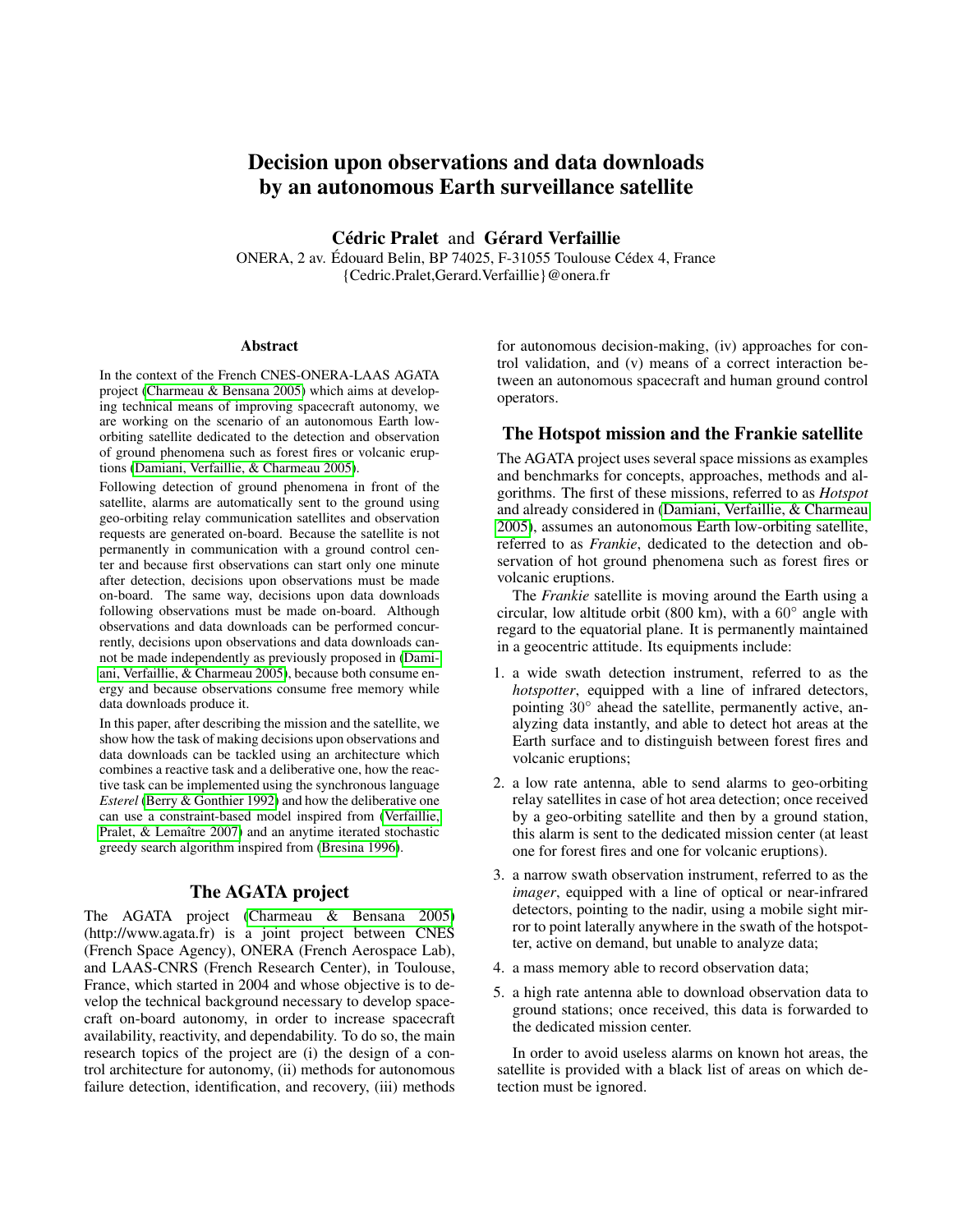Each time a hot area at the Earth surface which does not belong to the black list is detected by the hotspotter, an observation request is generated with the highest priority level (3). When this area has been observed by the imager, this request becomes a regular observation request of priority 2 (observation required typically four times each day). But, when this area has not been detected for a given time (typically one day), it becomes a regular observation request of priority 1 (observation required typically only each day). Finally, when this area has not been detected for a given time (typically seven days), it is removed from the set of observation requests.

In addition to the observation requests that are generated on-board by the hotspotter, observation requests can be sent to the satellite from ground mission centers in order to observe regularly some specific areas (for example, inactive volcanoes). Once received, these regular observation requests have the lowest priority level (0). But if a detection occurs on an area whose associated observation request has priority 0 or 1, its priority is immediately increased to 3. Whatever its priority and its origin (ground or board) are, any observation request can be removed at any time by a ground mission center. Evente the spectross of the median state of the control of the spectral on-board on-board in the spectral of the spectral on-board in the spectral of the spectral on-board in the spectral on-board in the spectral of the s

With each regular observation request and each period of time (for example, one day for a request of priority 1) are associated one or several temporal windows which would allow the request to be satisfied in this period of time, each one with fixed start and end times: because the satellite is not agile, there is no temporal freedom for observation, except the choice of one window among a set of possible ones.

After an observation has been performed, the associated data recorded in the mass memory must be downloaded as soon as possible, using the visibility window of any ground station. Data associated with several requests can be downloaded sequentially within a ground station visibility window, one immediately after the other. But, unlike observation, data downloading can be freely set within this window and one may take advantage of this temporal freedom.

Moreover, nothing prevents from removing from the mass memory the data associated with an observation request of low priority to record data associated with an observation request of higher priority.

From the user point of view, what is really important is the data that is downloaded to the ground and, more precisely, (i) the priorities of the associated requests, (ii) the regularity of observations, and (iii) the freshness of delivered data, that is the difference between delivery and observation times.

# Decision-making upon observations and data downloads

Fully satisfying all the observation requests is unfortunately impossible because of temporal conflicts (it is impossible to point the imager mirror to two different ground areas at the same time; moreover, moving the mirror between two successive observations takes a significant time) and of resource conflicts (observations and data downloads both consume energy; observations consume mass memory, whereas



<span id="page-1-0"></span>Figure 1: Global schema of the interactions between the environment, a reactive task and a deliberative one

Choices must be consequently made, aiming at the highest possible user satisfaction.

More precisely, for each known elementary observation request, one must decide upon (i) the window used for observation (null when no observation is decided) and (ii) the window used for data downloading (null when no downloading is decided). Moreover, for each visibility window of a ground station, one must decide upon (iii) the time at which starting downloading. Finally, for each data already recorded, one must decide upon (iv) keeping it in the mass memory or removing it.

In previous works on a similar scenario [\(Damiani, Ver](#page-7-1)[faillie, & Charmeau 2005\)](#page-7-1), we tried to decompose the problem and to manage separately observation decisions and data downloading decisions. This solution was not completely satisfactory, mainly because of a systematic priority given to downloading. So, the model and the algorithms presented in this paper aim at dealing in one go with the whole problem: observation and downloading decisions.

# A reactive/deliberative architecture for decision-making

Because the first observation of a detected hot area can start around one minute after detection and because the satellite is rarely in communication with its control center, decisions about observations and downloads must be made on-line and on-board. Moreover, they must be made before strict deadlines: it is useless to decide upon the observation of a given area if it is too late to trigger this observation because of the movement of the satellite on its orbit.

Because the problem is dynamic (observation requests may arrive at any time either from the hotspotter, or from the ground; actual energy and memory consumptions may differ from what is forecast by the spacecraft model), it may be counterproductive to build and to commit to precise activity plans far ahead. In fact, what is really necessary is to decide upon the next actions to be performed just before triggering them.

This is why we adopted a decisional architecture built around two interacting tasks, one reactive and one deliberative, inspired from [\(Lemaître & Verfaillie 2007\)](#page-7-5). Figure [1](#page-1-0) presents the global schema of such an architecture:

1. the reactive task is in charge of the interaction between the environment (physical system, users) and the decisional architecture; it receives from the environment information about the way the latter evolves; from that, it is at any time able to compute a deadline for action commitment and thus for decision-making (for example, the start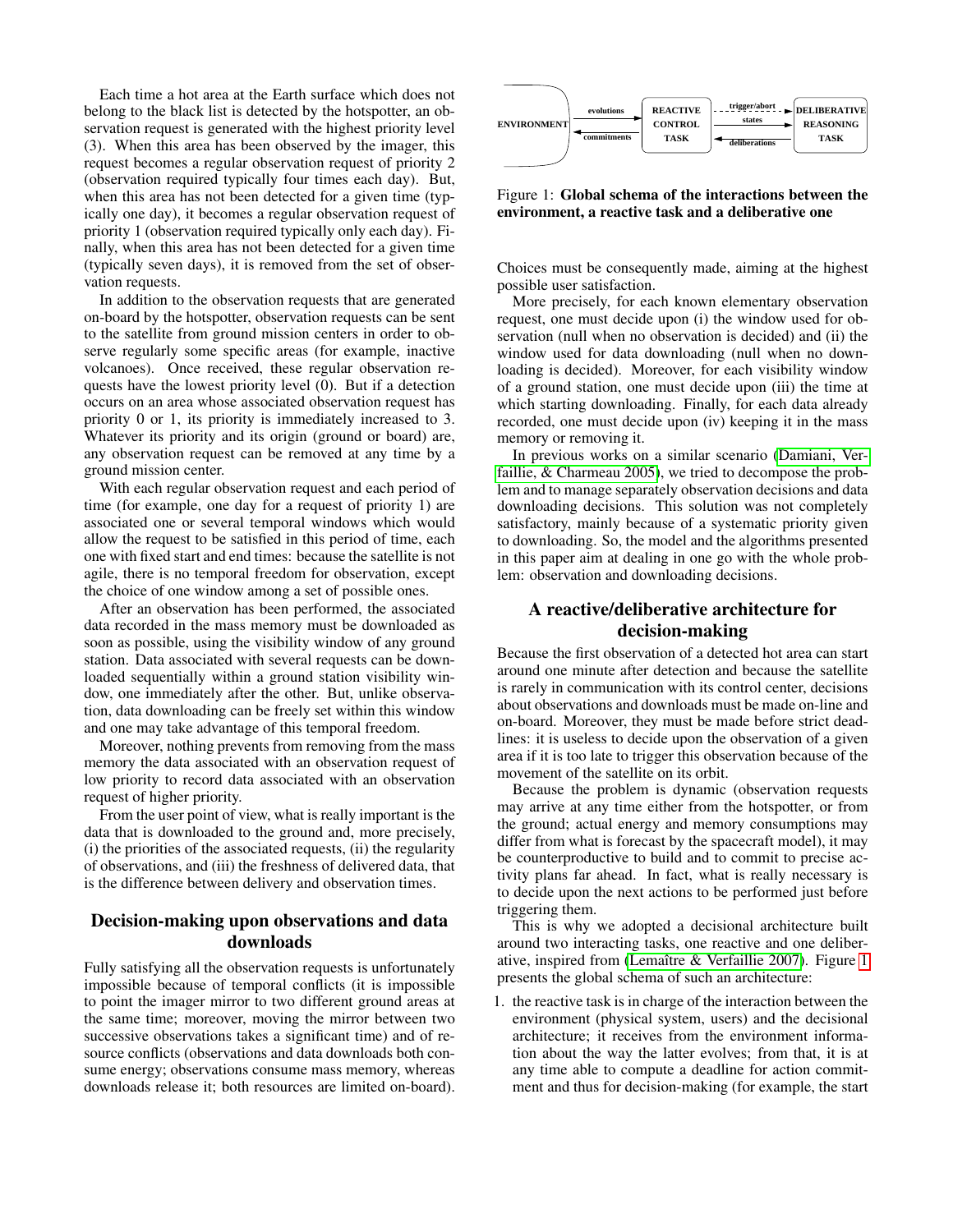

<span id="page-2-0"></span>Figure 2: Deadline and planning horizon

time of the next data downloading window); when this deadline is immediate, it makes a reactive decision and commits immediately to the associated action; but, when it is not, it can trigger the deliberative task by providing it with a temporal reasoning horizon (starting at the deadline) and the state of the environment as it can be forecast just before the beginning of this horizon (that is, just before the deadline); see Figure [2;](#page-2-0)

- 2. when triggered by the reactive task, the deliberative one is in charge of building activity plans over the specified temporal horizon, from which it is possible to extract the first action or set of actions, to be sent to the reactive task as a decision proposal; it is assumed to have an anytime behavior, that is to be able to build quickly a first activity plan and to improve on it as long as computing time is available; each time a better quality activity plan is produced, its first action or set of actions is extracted and sent to the reactive task, when it differs from the previous one;
- 3. when the deadline occurs, the reactive task must make a decision and commit to the associated action; when no proposal is available because the deliberative task did not have enough time to build a plan, the reactive task makes a reactive decision; but, when a proposal is available, the reactive task checks consistency between this proposal and the current state of the environment before committing to the associated action (to guarantee, for example, that this action will not endanger the satellite).

Abstractly, the reactive task reacts instantly to any event from the environment or from the deliberative task. In fact, it is assumed to be able, in case of any event arrival, to compute its reaction and to update its internal state before the next event arrival. We use the synchronous language *Esterel* [\(Berry & Gonthier 1992\)](#page-7-2) to implement it. As for the deliberative task, it can be implemented in any basic language, such as *Java*. Finally, for the interaction between the reactive and deliberative tasks, we use the so-called *Task Esterel* mechanism which allows any external task to be triggered, synchronized, and aborted from an *Esterel* program.

What we present now in the sequel of this paper is the model and the algorithm used by the deliberative task to build an activity plan over the specified temporal horizon ahead the deadline.

### A constraint-based planning model

### Problem data

We assume that, when triggered, the deliberative task is provided with the data summarized in Table [1.](#page-3-0)

The first important piece of information is related to the planning temporal horizon. Its start time  $STA$  is the current deadline. Its end time END is the end time of the last eclipse window we want to be considered by planning. Choosing systematically the end time of an eclipse window as the end of the planning horizon is justified by the need to check that the plan will allow the satellite to end an eclipse window with a sufficient level of energy.

The second piece of information is related to the observations OBP that can be performed over the planning horizon and to the observations OBM that are already recorded at time STA and can be downloaded over the planning horizon. When an observation is currently performed at time STA, it is considered as already recorded and thus included in  $OBM$  (the set made of the observation initially in progress, if any, is denoted  $OBC$ ). But, when observations are currently downloaded at time  $STA$ , they are not included in  $OBM$ . With each observation in  $OB =$  $OBP \cup OBM$ , are associated its value (function of its priority), its size in memory, and the duration of its downloading. With each observation in OBP, are associated the duration of its observation and its observation windows over the planning horizon. An observation window is itself defined by its starting time and the required mirror orientation. Finally, with each observation in  $OBM$ , is associated the end time of the observation which has already been performed.

Other pieces of information are related to the downloading and eclipse windows over the planning horizon.

Finally the deliberative task is provided with information about the satellite state just before time ST A.

### Reasoning assumptions

The planning reasoning task is based on some assumptions:

- 1. there is no uncertainty about the way the satellite state evolves and on the effects of actions; for example, when triggered, an action always succeeds; for example too, energy and memory productions and consumptions are perfectly known; in fact, these uncertainties are taken into account by the whole decisional architecture via reaction and replanning;
- 2. observations and data downloading can be performed in parallel without any restriction;
- 3. there is a conflict between two observation windows associated with two different observations if there is a temporal overlapping between both windows or not enough time to move the mirror from the first required orientation to the second one;
- 4. when the satellite is not in eclipse, solar panels provide it with enough energy to execute any set of actions in parallel and, in addition, to recharge batteries;
- 5. ground stations are not dedicated to a kind of observation; observations can thus be downloaded to any ground station; there is no overlapping between ground station visibility windows;
- 6. a data downloading involves a set of recorded observations; selected observations are downloaded one immediately after the other within a ground station visibility window; too old observations are not downloaded;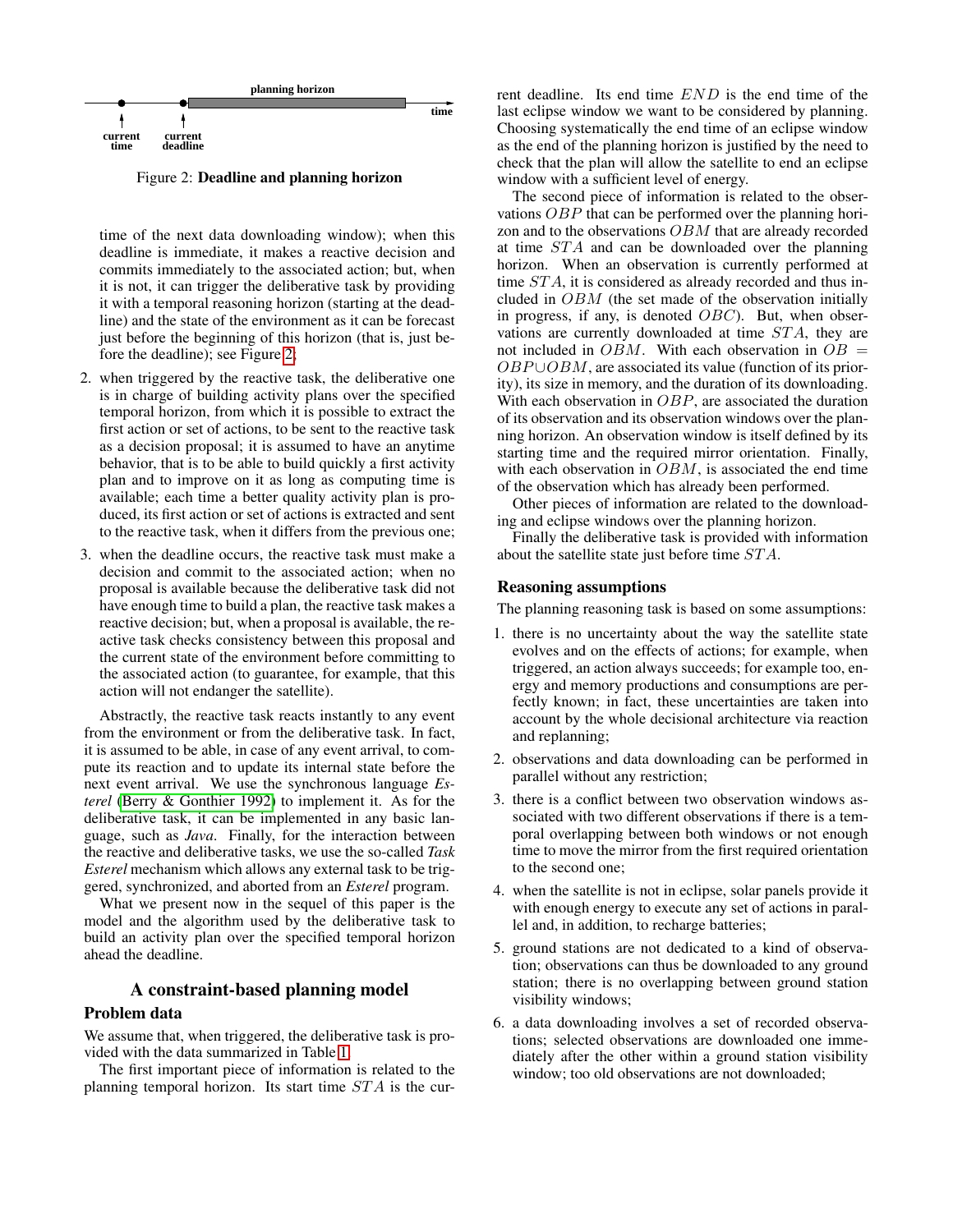| <b>Observations</b>                                                  |                                                                                   |  |
|----------------------------------------------------------------------|-----------------------------------------------------------------------------------|--|
| <i>OBP</i>                                                           | set of observations to be performed                                               |  |
| OBM                                                                  | set of observations initially memorized and to be downloaded                      |  |
| $\overline{OB} = \overline{OBP \cup OBM (OBP \cap OBM = \emptyset)}$ | set of observations                                                               |  |
| $\overline{OBC} \subseteq \overline{OBM}$                            | set made of the observation initially in progress, if any $(\emptyset$ otherwise) |  |
| <b>Observation features</b>                                          |                                                                                   |  |
| $\forall o \in OB, VL(o)$                                            | value of observation $o$                                                          |  |
| $\forall o \in OB$ , $SZ(o)$                                         | memory used by observation o                                                      |  |
| $\forall o \in OB$ , $DDO(o)$                                        | downloading duration of observation $o$                                           |  |
| $\forall o \in OBP : DO(o)$                                          | duration of observation $o$                                                       |  |
| $\forall o \in OBM, EO(o)$                                           | end time of observation $\overline{o}$                                            |  |
| <b>Observation windows</b>                                           |                                                                                   |  |
| $\forall o \in OBP, NO(o)$                                           | number of possible windows for observation $o$                                    |  |
| $\forall o \in OBP, \forall k, 1 \leq k \leq NO(o), SO(o, k)$        | start time of the $k$ th window for observation $o$                               |  |
| $\forall o \in OBP, \forall k, 1 \leq k \leq NO(o), OR(o, k)$        | mirror orientation required for observation $o$ in the $k$ th window              |  |
| <b>Downloading windows</b>                                           |                                                                                   |  |
| $\overline{ND}$                                                      | number of possible windows for downloading                                        |  |
| $\overline{\forall k, 1 \leq k \leq ND$ , $SD(k)$                    | start time of the kth downloading window                                          |  |
| $\forall k, 1 \leq k \leq ND$ , $\overrightarrow{DD(k)}$             | duration of the $k$ th downloading window                                         |  |
| <b>Eclipse windows</b>                                               |                                                                                   |  |
| NE                                                                   | number of eclipse windows                                                         |  |
| $\overline{\forall k, 1 \leq k \leq NE, SE(k)}$                      | start time of the kth eclipse window                                              |  |
| $\forall k, 1 \leq k \leq NE, DE(k)$                                 | duration of the kth eclipse window                                                |  |
| <b>Initial state</b>                                                 |                                                                                   |  |
| $EO_{0}$                                                             | end time of the observation initially in progress, if any $(STA$ otherwise)       |  |
| $ED_0$                                                               | end time of the downloading initially in progress, if any $(STA$ otherwise)       |  |
| $EE_0$                                                               | end time of the eclipse initially in progress, if any $(STA$ otherwise)           |  |
| $\overline{SZ_0}$                                                    | memory which will be released by the downloading initially in progress            |  |
| $EN_0$                                                               | initial level of energy                                                           |  |
| $\overline{MM_0}$                                                    | initial level of free memory                                                      |  |
| $\overline{OR_0}$                                                    | initial mirror orientation                                                        |  |
| <b>Satellite features</b>                                            |                                                                                   |  |
| ENmin                                                                | minimum level of energy                                                           |  |
| ENmax                                                                | maximum level of energy                                                           |  |
| MMmax                                                                | maximum level of free memory                                                      |  |
| Psun                                                                 | power provided by the solar panels                                                |  |
| $\overline{Pob}$                                                     | power consumed by observation                                                     |  |
| Pdl                                                                  | power consumed by data downloading                                                |  |
| $\overline{Psat}$                                                    | power consumed by the platform                                                    |  |
| $\overline{MS}$                                                      | mirror orientation speed                                                          |  |
| $\overline{DV}$                                                      | validity duration of any recorded observation                                     |  |
| <b>Reasoning horizon</b>                                             |                                                                                   |  |
| STA                                                                  | start time of the planning horizon                                                |  |
| $END = \max_{1 \leq k \leq NE} (SE(k) + DE(k))$                      | end time of the planning horizon                                                  |  |

## <span id="page-3-0"></span>Table 1: Problem data

- 7. when an observation is triggered, all the memory needed for data recording is immediately consumed; but, when a data downloading is triggered, the memory is freed only at the end of the downloading; at any time, it is possible to remove a recorded observation in order to record another one;
- 8. the free memory does not change and the energy evolves linearly between two successive changes in the satellite state in terms of observation, data downloading, or eclipse mode.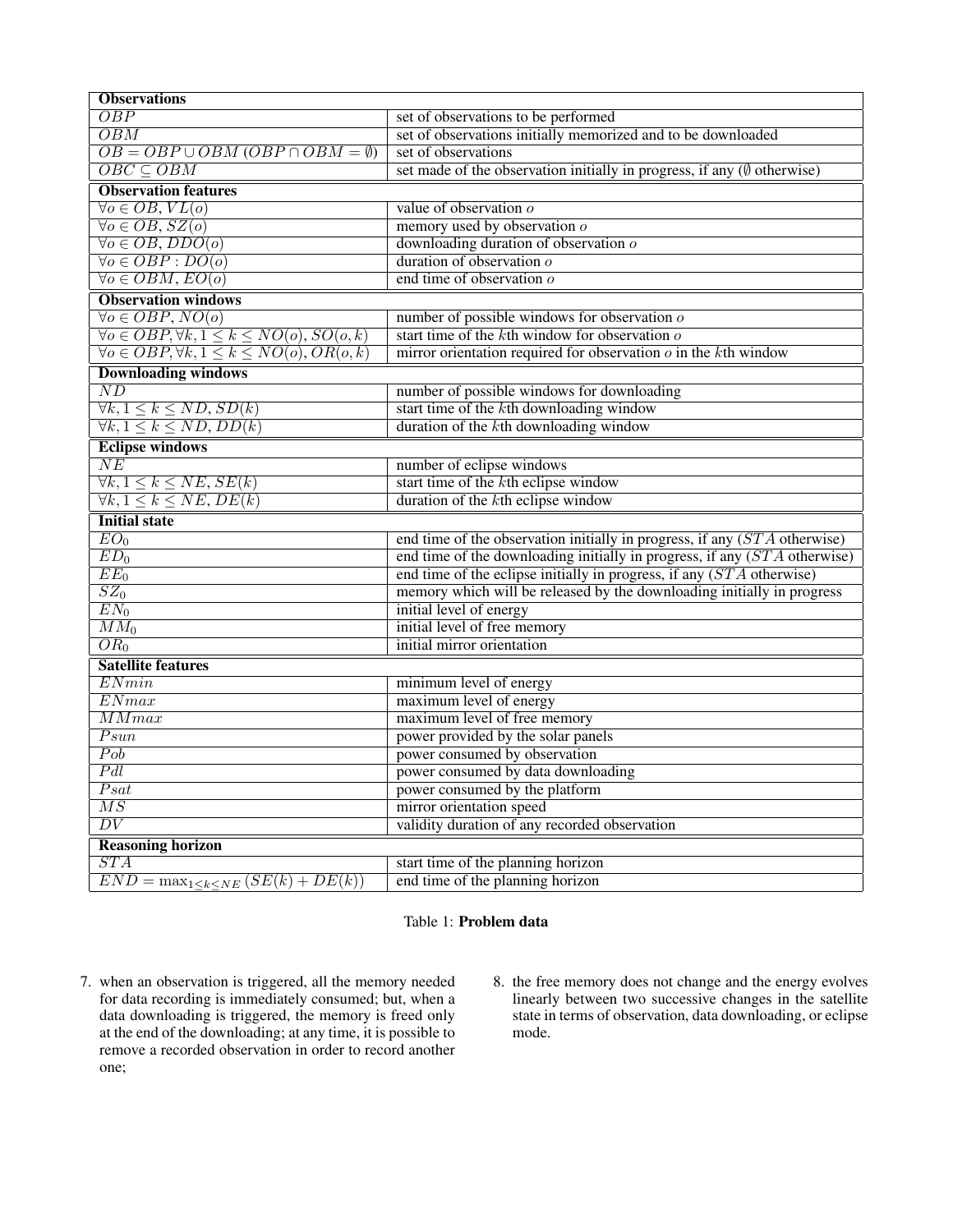

<span id="page-4-0"></span>Figure 3: Observations, data downloads, and eclipses

## Modeling overview

We adopt a constraint-based modeling approach, that is based on variables and constraints, inspired from [\(Verfaillie,](#page-7-3) [Pralet, & Lemaître 2007\)](#page-7-3). Variables are used to represent the decisions and the satellite state. Constraints are used to restrict possible decisions, mainly due to physical limitations, and to express the impact of decisions on the satellite state.

We observe that, to represent the way the satellite state evolves and the impact of decisions, it suffices to consider the satellite state at a finite set of steps, which are the start and end times of observations, downloads, and eclipses, that is the times at which the satellite state changes in terms of observation, data downloading, or eclipse mode (see Figure [3\)](#page-4-0). This results from the assumption that energy evolves linearly between two successive steps and that the other satellite state features, including free memory, do not change between two successive steps.

#### Problem variables

The problem variables and their domains are summarized in Table [2.](#page-5-0) They are all discrete, including time.

Following the modeling overview, we distinguish two kinds of variables: (i) the static decision variables which represent the possible decisions in terms of observation, memory management, and data downloading, and (ii) the dynamic state variables which represent the satellite state evolution.

The main decision variables are, (i) for each  $o \in OBP$ , the chosen observation window  $no(o)$  (null in case of no observation), (ii) for each  $o \in OBM$ , the choice  $fg(o)$  of forgetting it or not, (iii) for each  $o \in OB$ , the chosen downloading window  $nd(o)$  (null in case of no downloading), and (iv) for each downloading window, the downloading start time  $sd(k)$  within this window. All the other decision variables are consequences of the previous ones.

The dynamic state variables are duplicated at each step. At each step  $i$ , they allow to represent the current time  $t_i$ , the current levels of energy and free memory  $(en_i]$ and  $mm<sub>i</sub>$ ), and the current observation, downloading, and eclipse modes  $(obj_i, dl_i,$  and  $ec_i$ ).

## Problem constraints

Constraints on static decision variables The following constraints restrict the possible decisions to take into account physical limitations and hard user requirements.

$$
\forall o \in OBP :(no(o) \neq 0) \rightarrow (so(o) = SO(o, no(o)))(no(o) \neq 0) \rightarrow (eo(o) = so(o) + DO(o))(no(o) = 0) \rightarrow (so(o) = END + 1)(no(o) = 0) \rightarrow (eo(o) = END + 1)
$$

The start time of an observation is the start time of the chosen observation window. The end time is the start time plus the observation duration. If no observation window is chosen, then start and end times are arbitrarily set to  $END+$ 1, beyond the temporal horizon.

$$
\forall k \in \{1, ..., ND\} : \\ ed(k) = sd(k) + \sum_{o \in OB} (nd(o) = k) \cdot DDO(o) (sd(k) = ed(k)) \rightarrow (sd(k) = ed(k) = SD(k))
$$

The end time of a downloading is its start time plus the sum of the durations of all the downloads that are performed within the downloading window. If no downloading is performed, then start and end times are arbitrarily set to the start time of the window.

$$
\forall o \in OBP : (no(o) = 0) \rightarrow (nd(o) = 0) (nd(o) \neq 0) \rightarrow (eo(o) \le sd(nd(o)) \le eo(o) + DV)
$$

If an observation is not performed, then it is not downloaded. Else, the associated downloading starts after the observation end time and before the observation validity end time.

$$
\forall o \in OBM : (fg(o) = 1) \rightarrow (nd(o) = 0) (nd(o) \neq 0) \rightarrow (sd(nd(o)) \le EO(o) + DV)
$$

If a recorded observation is removed, then it is not downloaded. Else, the downloading starts before the observation validity end time.

$$
\forall o \in OBC : (nd(o) \neq 0) \rightarrow (EO(o) \leq sd(nd(o)))
$$

If an observation is in progress at time  $STA$ , then the associated downloading starts after the observation end time.

$$
\forall o \in OBP, \forall k \in \{1, ..., NO(o)\}
$$
  
\n
$$
\forall o' \in OBP, \forall k' \in \{1, ..., NO(o')\} |
$$
  
\n
$$
((o \neq o') \land (SO(o', k') \leq SO(o, k)) \land
$$
  
\n
$$
(SO(o, k) < SO(o', k') + DO(o') + \frac{|OR(o,k) - OR(o', k')|}{MS})) :
$$
  
\n
$$
(no(o') = k') \rightarrow (no(o) \neq k)
$$

If two observation windows associated with two different observations are temporally in conflict and if the first one is chosen, then the second one cannot be chosen.

$$
\forall o \in OBP, \forall k \in \{1, ..., NO(o)\} \mid
$$
  

$$
(SO(o, k) < EO_0 + \frac{|OR(o, k) - OR_0|}{MS}) :
$$
  

$$
(no(o) \neq k)
$$

If an observation window is in conflict with the observation initially in progress or with the initial mirror orientation, then it cannot be chosen.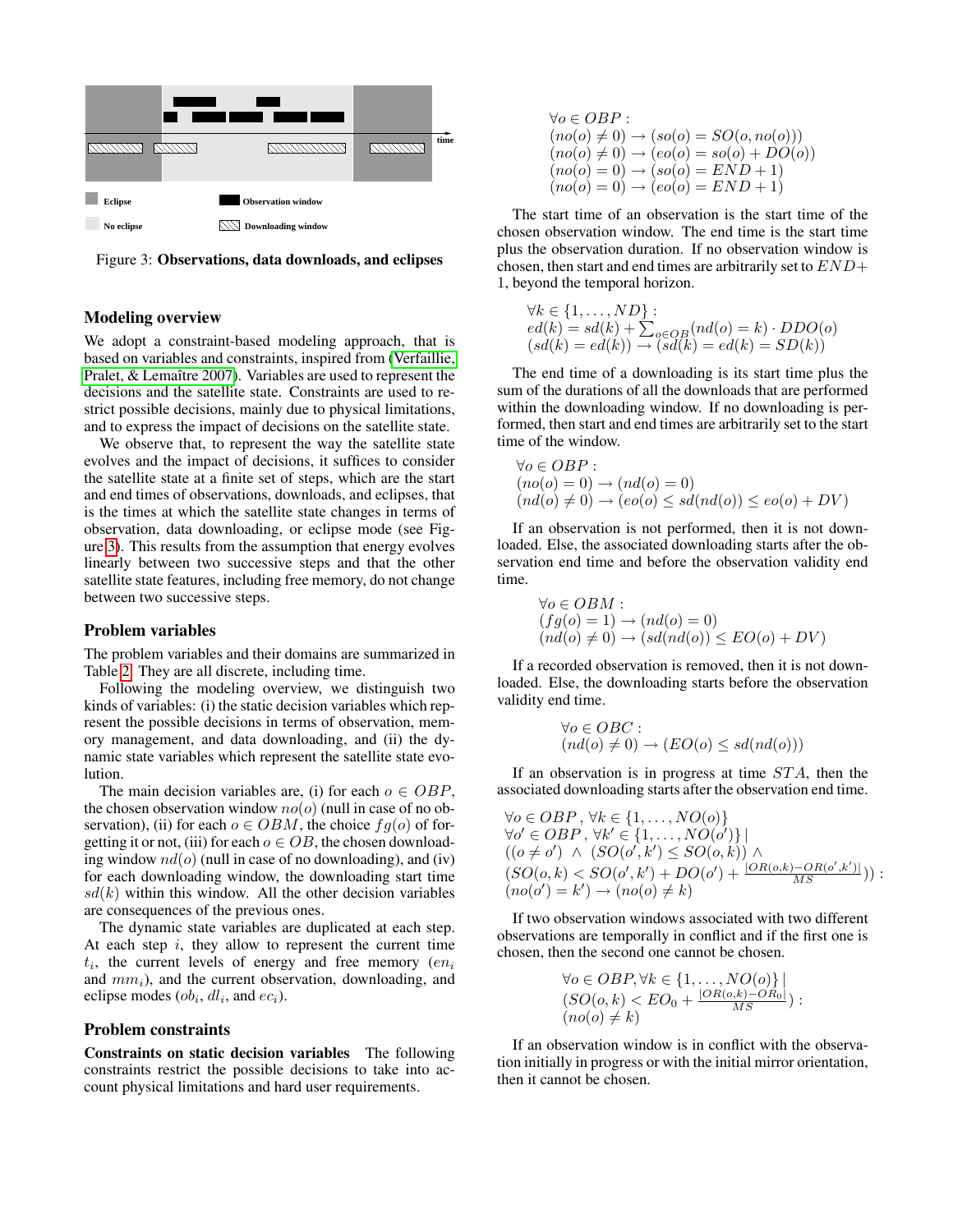| <b>Static decision variables</b>                                           |                                                  |  |
|----------------------------------------------------------------------------|--------------------------------------------------|--|
| $\forall o \in OBP$ , $no(o) \in \{0, \ldots, NO(o)\}\$                    | window used for observation $\rho$               |  |
| $\forall o \in OBP, so(o) \in \{STA, \ldots, END+1\}$                      | start time of observation $\rho$                 |  |
| $\forall o \in OBP, e o(o) \in \{STA, \ldots, END + DO(o)\}$               | end time of observation $\sigma$                 |  |
| $\forall o \in OBM, fg(o) \in \{0,1\}$                                     | to forget or not observation $o$                 |  |
| $\forall o \in OB, nd(o) \in \{0, \ldots, ND\}$                            | window used for downloading observation $\sigma$ |  |
| $\forall k, 1 \leq k \leq ND, sd(k) \in \{SD(k), \ldots, SD(k) + DD(k)\}\$ | start time of the kth downloading                |  |
| $\forall k, 1 \leq k \leq ND, ed(k) \in \{SD(k), \ldots, SD(k) + DD(k)\}\$ | end time of the kth downloading                  |  |
| <b>Dynamic state variables</b>                                             |                                                  |  |
| $\forall i, t_i \in \{STA, \ldots, END\}$                                  | current time                                     |  |
| $\forall i, \overline{ob_i \in \{0,1\}}$                                   | current observation mode                         |  |
| $\forall i, dl_i \in \{0, 1\}$                                             | current downloading mode                         |  |
| $\forall i, ec_i \in \{0,1\}$                                              | current eclipse mode                             |  |
| $\forall i, en_i \in \{ENmin, \ldots, ENmax\}$                             | current level of energy                          |  |
| $\forall i, \, mm_i \in \{0, \ldots, MMmax\}$                              | current level of free memory                     |  |

<span id="page-5-0"></span>Table 2: Problem variables

#### Constraints on the initial satellite state

$$
t_0 = STA
$$
  
\n
$$
ob_0 = (EO_0 > STA)
$$
  
\n
$$
dl_0 = (ED_0 > STA)
$$
  
\n
$$
ec_0 = (EE_0 > STA)
$$
  
\n
$$
en_0 = EN_0
$$
  
\n
$$
mm_0 = MM_0 + \sum_{o \in OBM - OBC} fg(o) \cdot SZ(o)
$$

The initial level of free memory takes into account the observations one decides to forget.

Constraints on the satellite state transitions The following constraints apply at each step  $i$ .

$$
t_1 = \min\{t \in TO \cup TD \cup TE\}
$$
  
\n
$$
((i \ge 1) \land (t_i < END)) \rightarrow
$$
  
\n
$$
(t_{i+1} = \min\{t \in TO \cup TD \cup TE \mid t > t_i\})
$$

with:

$$
TO = (\bigcup_{o \in OBP \mid no(o) \neq 0} \{ so(o), eo(o) \}) \cup (\{EO_0\} \text{ if } ob_0 = 1, \emptyset \text{ otherwise}) TD = (\bigcup_{k \in \{1, ..., ND\} \mid sd(k) \neq ed(k)} \{ sd(k), ed(k)\}) \cup (\{ED_0\} \text{ if } dl_0 = 1, \emptyset \text{ otherwise}) TE = (\bigcup_{k \in \{1, ..., NE\}} \{ SE(k), SE(k) + DE(k) \}) \cup (\{EE_0\} \text{ if } ec_0 = 1, \emptyset \text{ otherwise})
$$

These constraints express how the successive step times to consider depend on decision variables. Note the difference between a step  $i$  and its associated time  $t_i$ .

$$
(t_i = END) \rightarrow (t_{i+1} = END)
$$
  
\n
$$
(t_i = END) \rightarrow (ob_{i+1} = ob_i)
$$
  
\n
$$
(t_i = END) \rightarrow (dl_{i+1} = dl_i)
$$
  
\n
$$
(t_i = END) \rightarrow (ec_{i+1} = ec_i)
$$
  
\n
$$
(t_i = END) \rightarrow (en_{i+1} = en_i)
$$
  
\n
$$
(t_i = END) \rightarrow (mm_{i+1} = mm_i)
$$

These constraints express that, from the planning point of view, the satellite state is frozen at the end of the temporal horizon. Nothing is considered beyond.

$$
(obi = 1) \leftrightarrow ((ti < EO0) \lor (\exists o \in OBP, (so(o) \le ti < eo(o))))(dli = 1) \leftrightarrow ((ti < ED0) \lor (\exists k \in \{1, ..., ND\}, (sd(k) \le ti < ed(k))))
$$

$$
(eci = 1) \leftrightarrow ((ti < EE0) \lor (\exists k \in \{1, ..., NE\}, (SE(k) \le ti < SE(k) + DE(k))))
$$

These constraints express how the observation, downloading, and eclipse modes depend on decision variables.

$$
(t_i < END) \rightarrow
$$
\n
$$
(en_{i+1} = \min(ENmax, en_i + (t_{i+1} - t_i))
$$
\n
$$
((1 - ec_i) \cdot P_{sun} - ob_i \cdot P_{ob} - dl_i \cdot P_{dl} - P_{sat})))
$$
\n
$$
(t_i < END) \rightarrow (mm_{i+1} = mm_i -
$$
\n
$$
(\sum_{o \in OBP_i} (t_{i+1} = so(o)) \cdot SZ(o)) +
$$
\n
$$
(\sum_{o \in OBP_i} (t_{o+1} = os(o(o)) \cdot SZ(o)) +
$$

$$
\begin{array}{l} \left(\sum_{o \in OB} (t_{i+1} = ed(nd(o))) \cdot SZ(o)\right) + \\ \left((t_{i+1} = ED_0) \cdot SZ_0\right) + \\ \left((t_{i+1} = EO_0) \cdot \left(\sum_{o \in OBC} fg(o) \cdot SZ(o)\right)\right)\end{array}
$$

Finally, these constraints express how the energy and free memory levels evolve step after step. Changes in the level of energy take into account the current observation, downloading, and eclipse modes. Memory is consumed at the beginning of an observation. It is freed at the end of a downloading. Note that the constraints on the minimum and maximum levels of energy and memory are stated by the domain definitions of the variables  $en_i$  and  $mm_i$ .

Optimization criterion We choose to optimize the following criterion which is a weighted sum of two criteria: (i) the sum of the values of the downloaded observations and (ii) the sum of the values of the performed observations that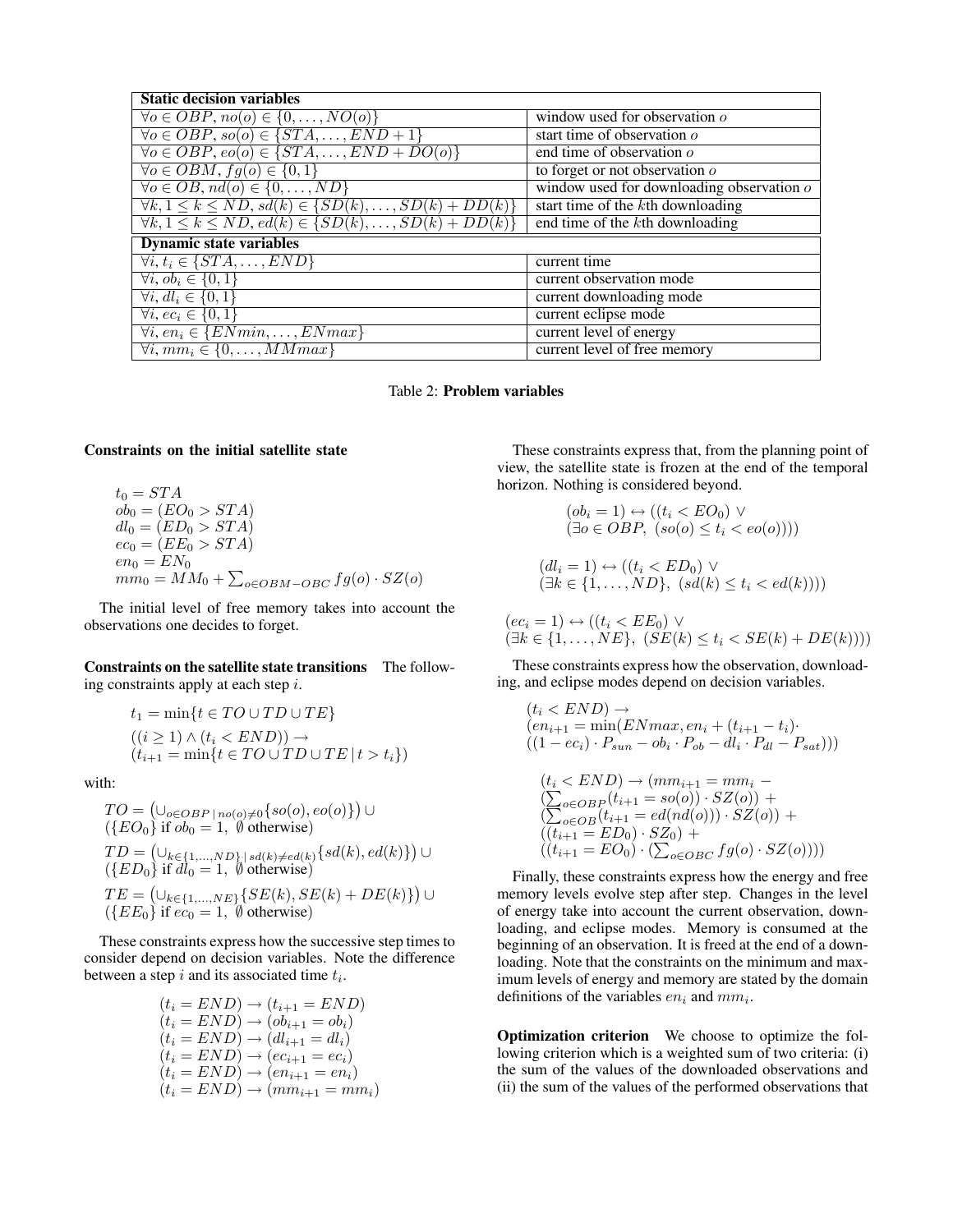have not been downloaded yet, with the weighting parameter  $\alpha$  set between 0 and 1:

$$
\left(\sum_{o \in OB} (nd(o) \neq 0) \cdot VL(o)\right) +
$$
  

$$
\alpha \cdot \left(\sum_{o \in OBP} (no(o) \neq 0) \cdot (nd(o) = 0) \cdot VL(o)\right)
$$

Any other optimization criterion could be considered.

## An iterated stochastic greedy search algorithm

The deliberative task must be able to quickly provide the reactive task with "good" decisions, and to progressively improve their quality during the available time. To get such an anytime behavior for the deliberative task, we use an *iterated stochastic greedy search algorithm* [\(Bresina 1996;](#page-7-4) [Cicirello & Smith 2005\)](#page-7-6) to reason about the decision model previously introduced. The principles of this algorithm are given below.

First, this algorithm is *greedy* in the sense that it explores the search space without backtracking on the selected choices. More precisely, we consider the start and end times of the observation, download, and eclipse windows in a chronological order, starting from STA, without reversing any anterior choice:

- 1. when the time currently considered is the start time of the  $k$ th window for observation  $o$ , the satellite follows some heuristics for deciding to trigger or not the observation (decision  $no(o) = k$ ); if memory is needed, the satellite can decide to forget observations  $o'$  initially recorded (decision  $fg(o') = 1$ ); if decision  $no(o) = k$  is made, state variable values are updated, and the start and end times of all posterior observation windows for o are ignored in the sequel;
- 2. when the time currently considered is the start time of the kth download window, the satellite can decide to download observations by following some heuristics; for each downloaded observation o, decision  $nd(o) = k$  is recorded; in our current implementation, the start time of the kth download is always chosen as  $sd(k) = SD(k)$ ;
- 3. when the time currently considered is the start or end time of an eclipse window, the end time of a performed observation window, or the end time of a download in progress, the current state of the satellite is updated.

The greedy search terminates when the END time is reached. All unassigned decision variables  $no(o)$ ,  $nd(o)$ ,  $fg(o)$  are set to 0 and the quality of the plan obtained is evaluated. It is important to note that before advising any decision, the heuristics we use perform some simple checks by considering the decision model and the current state of the satellite. These fast checks prune unfeasible decisions and notably ensure that all hard constraints of the decision model are satisfied when the search terminates.

Second, the algorithm is *stochastic* since choice heuristics are stochastic:

1. when facing the start time of an observation window, the probability of performing this observation depends on its value and of the amount of memory and energy currently available; if several observation windows have a common start time, a highest value observation is selected (ties

broken randomly); in case of memory needs, observations initially recorded are forgotten with some probability function of their value;

2. when facing the start time of a download window, the satellite chooses to download highest value observations first (ties broken randomly) and the number of observations downloaded is a random quantity function of the current level of energy.

These stochastic heuristics are chosen quite arbitrarily. They could be learned for a more efficient approach.

Last, the search is *iterated*: each time a stochastic greedy search terminates, the algorithm restarts from an empty plan and performs a new stochastic greedy chronological search starting from STA. When the quality of the best known plan is improved, the deliberative task can send the first action (or set of actions) of this plan to the reactive task, when it differs from the previously sent one. The restarts combined with the stochastic choices enable the search to be diversified, by opposition to a deterministic greedy search algorithm which would always make the same choices.

## Experiments

Experiments were performed for several input parameters. We give the results obtained for one parameter setting. We consider a temporal horizon [ST A, END] covering 3 revolutions. During these 3 revolutions, 100 observations must be performed. For each observation, from 1 to 3 observation windows are available. The 3 revolutions contain 7 download windows. Owing to the download duration of each observation, at most 8 observations can be downloaded during each download window. The mass memory enables 30 observations to be recorded on-board (in our experiments, all observations have the same size). Initially, half of the memory is used, i.e. 15 observations are recorded. Apart from a few cases, the initial level of energy does not constrain the feasible decisions. Experiments are performed on a Pentium 4, 2.4Ghz, 512Mo RAM. The iterated stochastic greedy search is implemented via the COMET constraintbased local search solver [\(Hentenryck & Michel 2005;](#page-7-7) [Hentenryck & Michel \)](#page-7-8).

Figure [4](#page-7-9) gives the mean, worst and best evolutions of the plan quality, obtained from 20 iterated stochastic greedy searches. Each iterated stochastic greedy search uses 100 restarts and each restart takes about 150ms. The results obtained show that the algorithm, which produces good solutions in less than 2s, is anytime. The worst and best cases evolutions show the robustness of this stochastic algorithm.

The iterated greedy stochastic search was compared with an exact tree search using constraint propagation to prune branches in the search tree. This tree search first assigns static decision variables  $no(o)$ ,  $nd(o)$  and  $fg(o)$ , by following some stochastic heuristics, functions of the values of observations. As we consider that  $sd(k) = SD(k)$  in our experiments, the assignment of these variables completely determines the assignment of all other variables. The search is complete since choices not selected initially are systematically explored when backtracks occur. This tree search